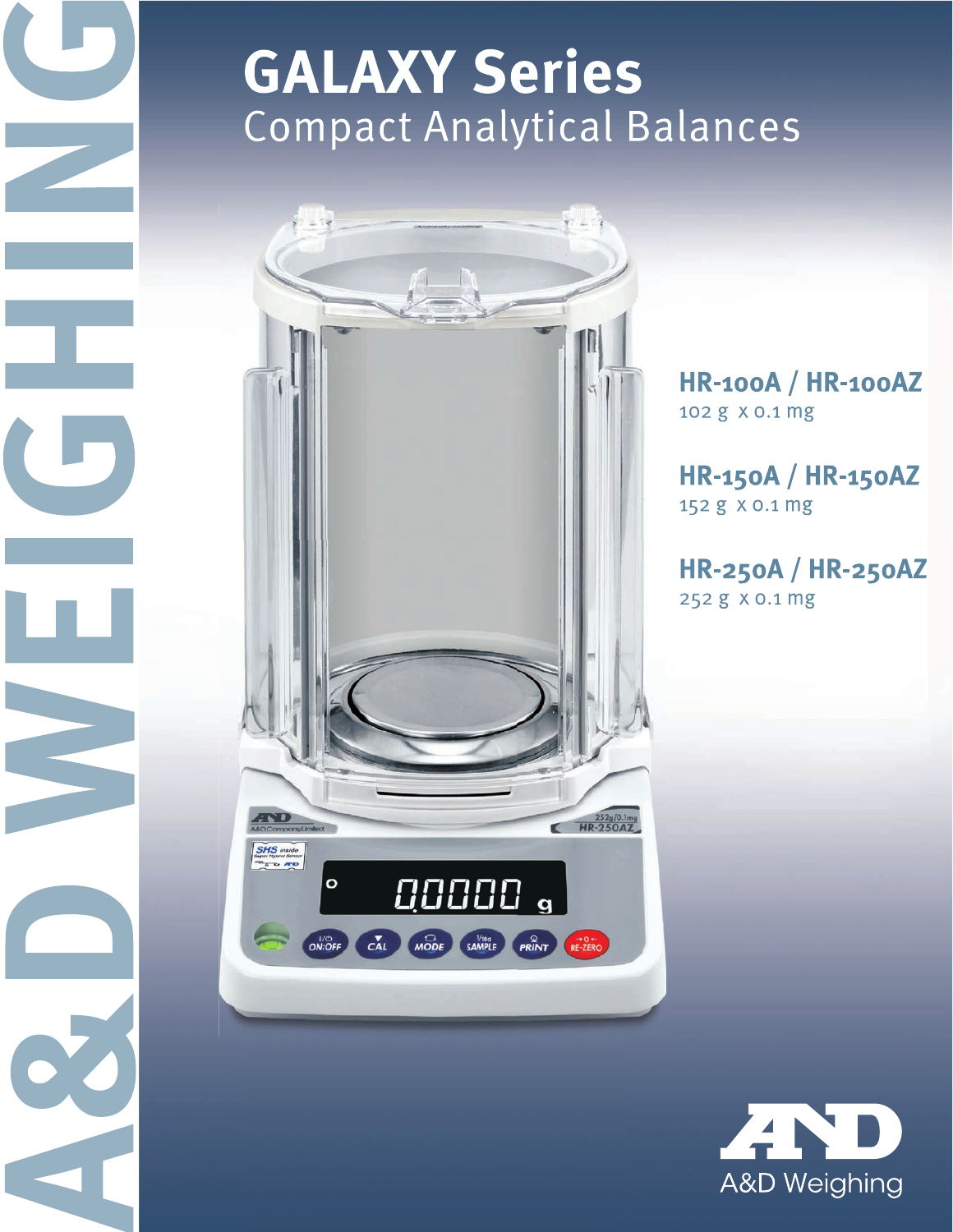## **COMPACT ANALYTICAL BALANCES**

## **The HR-A & HR-AZ Series – Saving you space, effort and your budget.**

The HR-A Series of Compact Analytical Balances are fast, accurate and reliable. They feature solid construction based on the A&D Super Hybrid Sensor (SHS) technology which has delivered consistent weighing results day-in and day-out in thousands of laboratories and production facilities worldwide.

The HR-AZ models add highly reliable internal calibration. One-touch automatic calibration ensures consistent balance accuracy.

The HR-A and HR-AZ meet today's demanding needs in:

> Laboratory Quality Control / QA Production

environments and deliver performance with convenience in a compact footprint.



| Model          | Capacity | <b>Resolution</b> | Calibration   |
|----------------|----------|-------------------|---------------|
| HR-100A        |          |                   | External      |
| HR-100AZ       | 102 g    | 0.1 <sub>mg</sub> | Internal/Ext. |
| <b>HR-150A</b> |          |                   | External      |
| HR-150AZ       | 152g     |                   | Internal/Ext. |
| <b>HR-250A</b> |          |                   | External      |
| HR-250AZ       | 252g     |                   | Internal/Ext. |

#### **Save Space**

Rotary doors mean that the balance takes up no extra space when the doors are open. The HR-A Series is perfectly at home in the tight confines of glove boxes and fume hoods. Crowded academic lab benches are no problem: set-up 2 balances back-to-back.

The top of the breeze break also pivots open, so access to beakers and flasks is easy.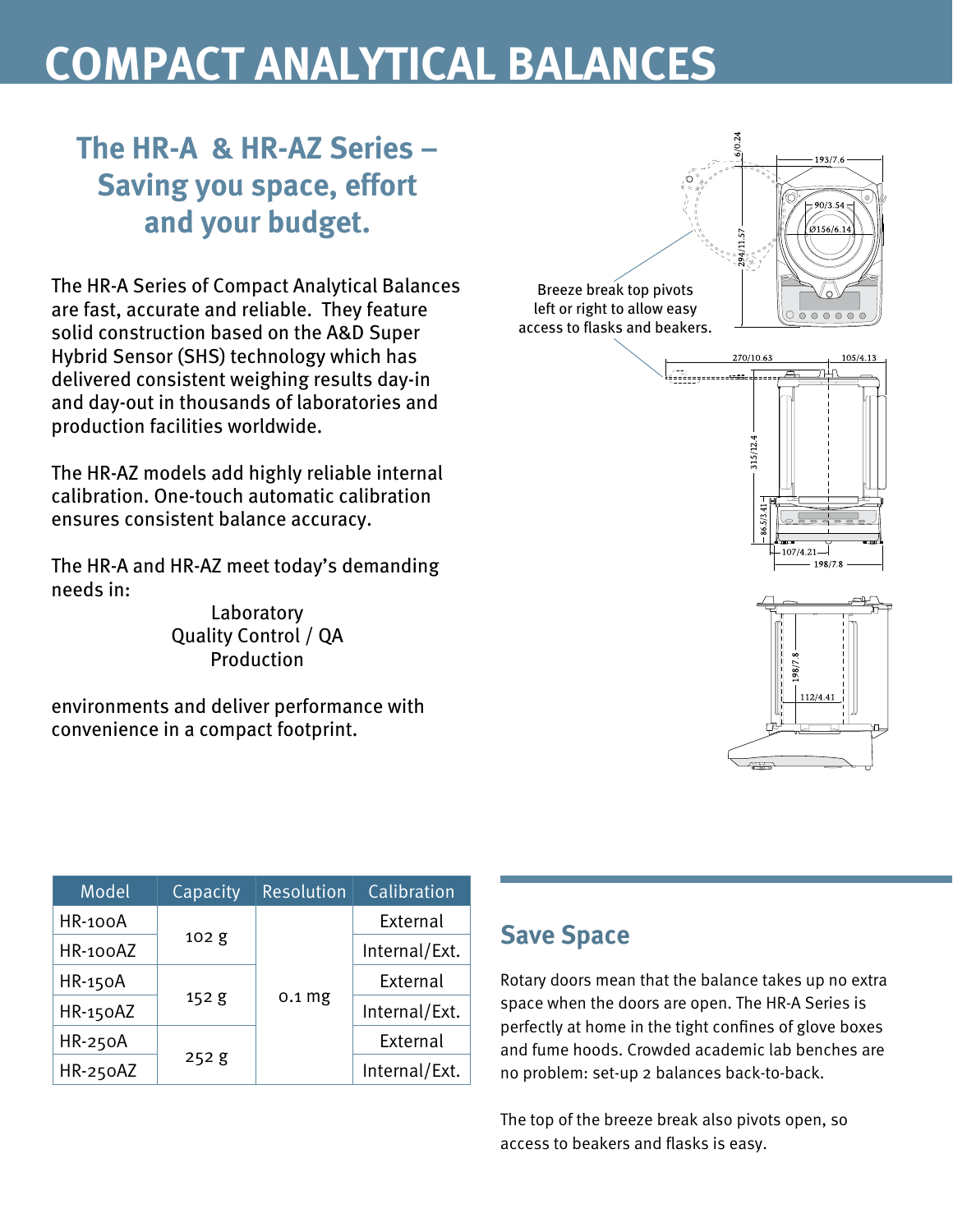# **GALAXY SERIES**



compliant output

### **Save Effort**

The breeze break detaches in seconds even with heavy gloves. This makes cleaning easier and enables top-loading operation.

The 2-second stabilization time increases productivity by delivering fast results. The HR-A/AZ lets you perform frustration-free weighing down to a resolution of 0.1 mg.

## **Save Cost**

Developed with the value-conscious user who does not want to compromise on performance, the HR-A offers capability and simplicity. When your product goes from lab to production, the HR-A/AZ is cost-effective enough to go with it.



See the Galaxy in action on the HR-A web page.